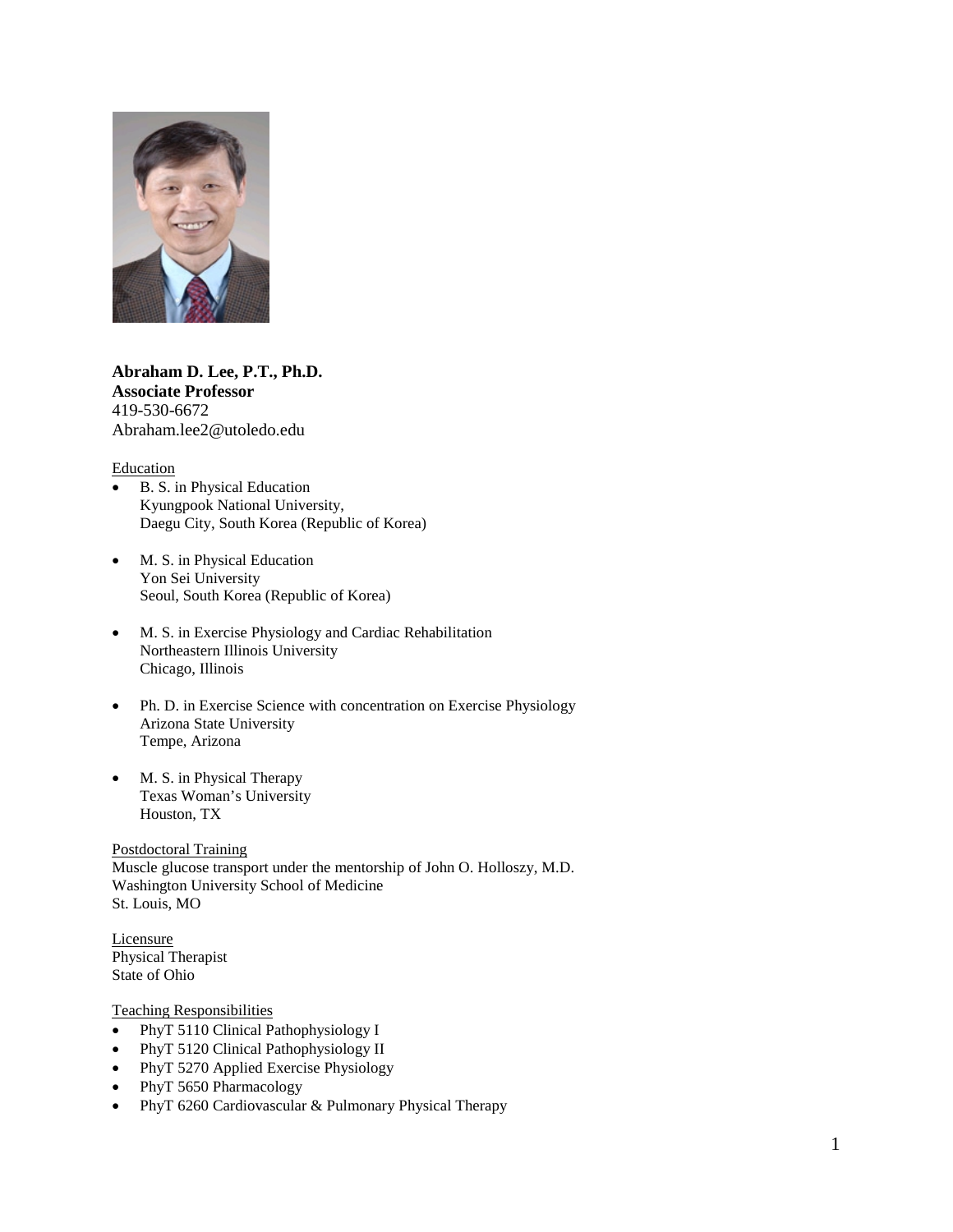• PhyT 6170, 6180, 6190, & 7200 Scholarly Projects I-IV

# Professional Activities

Dr. Lee's current research areas involve fat and carbohydrate metabolism in a whole body as well as isolated tissues to investigate factors that contribute to the development of insulin resistance and exerciseinduced adaptive changes in cellular signal pathways that lead to the improvement of insulin sensitivity after exercise. Currently he is involved in testing an animal model in collaboration with Dr. T. McLoughlin in the Dept. of Kinesiology to determine if the overexpression of forkhead box O1 (FOXO1) in skeletal muscle causes changes in glucose and fat metabolism, which may lead to insulin resistance.

Dr. Lee has published the results of his metabolism-related research findings in the number of scientific journals and presented his research findings in many national scientific meetings.

# Professional Membership

- American Physical Therapy Association
- Ohio Physical therapy Association
- American College of Sports Medicine
- American Physiological Society

# Selected Publications

- **Abraham D. Lee**, Polly A. Hansen, Jane Schluter, Eric Gulve, Jiaping Gao and John O. Holloszy, The effect of epinephrine on insulin-stimulated glucose uptake and GLUT-4 phosphorylation. American Journal of Physiology--Cell Physiology 273: C1082-C1087, 1997
- M.N. Poy, Y. Yang, M.A. Fernstrom, **A.D. Lee**, Y. Kido and S.M. Najjar, "CEACAM1 regulates insulin clearance in liver" Nature Genetics 30:270-276, 2002
- Dai T, Abou-Rjaily GA, Al-Share' QY, Yang Y, Fernstrom MA, Deangelis AM, **Lee AD**, Sweetman L, Amato A, Pasquali M, Lopaschuk GD, Erickson SK, Najjar SM., "Interaction between altered insulin and lipid metabolism in CEACAM1-inactive transgenic mice" J. Biol. Chem. 279:45155-45161, 2004
- Koch LG, Green CL, **Lee AD**, Hornyak JE, Cicila GT, Britton SL., "Test of the principle of initial value in rat genetic models of exercise capacity" American Journal of Physiology-Regulatory, Integrative and Comparative Physiology, 288:R466-R472, 2005
- Garrett Heinrich, Sumona Ghosh,\*,Anthony M. Deangelis, Jill M. Schroeder gloeckler, Payal R. Patel, Tamara R. Castaneda, Shane Jeffers, **Abraham D. Lee**, Dae Young Jung, zhiyou Zhang, Darren M. Opland, Martin G. Myers Jr., Jason K. Kim, and Sonia M. Najjar, "Carcinoembryonic Antigen-Related Cell Adhesion Molecule 2 Controls, "Energy Balance and Peripheral Insulin Action in Mice" Gastroenterology 139:644–652, 2010
- Thomas A. Bowman,\* Sadeesh K. Ramakrishnan,\* Meenakshi Kaw, Sang Jun Lee, Payal R. Patel, Varun K. Golla, Raymond E. Bourey, Per Magnus Haram, Lauren G. Koch, Steven L. Britton, Ulrik Wisløff, **Abraham D. Lee**, and Sonia M. Najjar, "Caloric Restriction Reverses Hepatic Insulin Resistance and Steatosis in Rats with Low Aerobic Capacity" Endocrinology 151: 5157–5164, 2010

# Selected Professional Presentation

- **A.D. Lee**, T. Taylor, C. Green, A.K. Lee, L.G. Koch, K. Bensch and S.L. Britton, "Insulin-mediated rat muscle glucose transport is independent of intrinsic aerobic capacity" 2000 American Physiological Society meeting: The Integrative Biology of Exercise, Portland, Maine, 2000
- **A.D. Lee**, G.F. Szelagowski, K. Hornyak, J.E. Hornyak, IV, L.G. Koch, and S.L. Britton, "Muscle oxidative capacity differences between selectively bred rats for low or high running capacity" 49<sup>th</sup> Annual Meeting of the American College of Sports Medicine, St. Louis, MO, May 2002